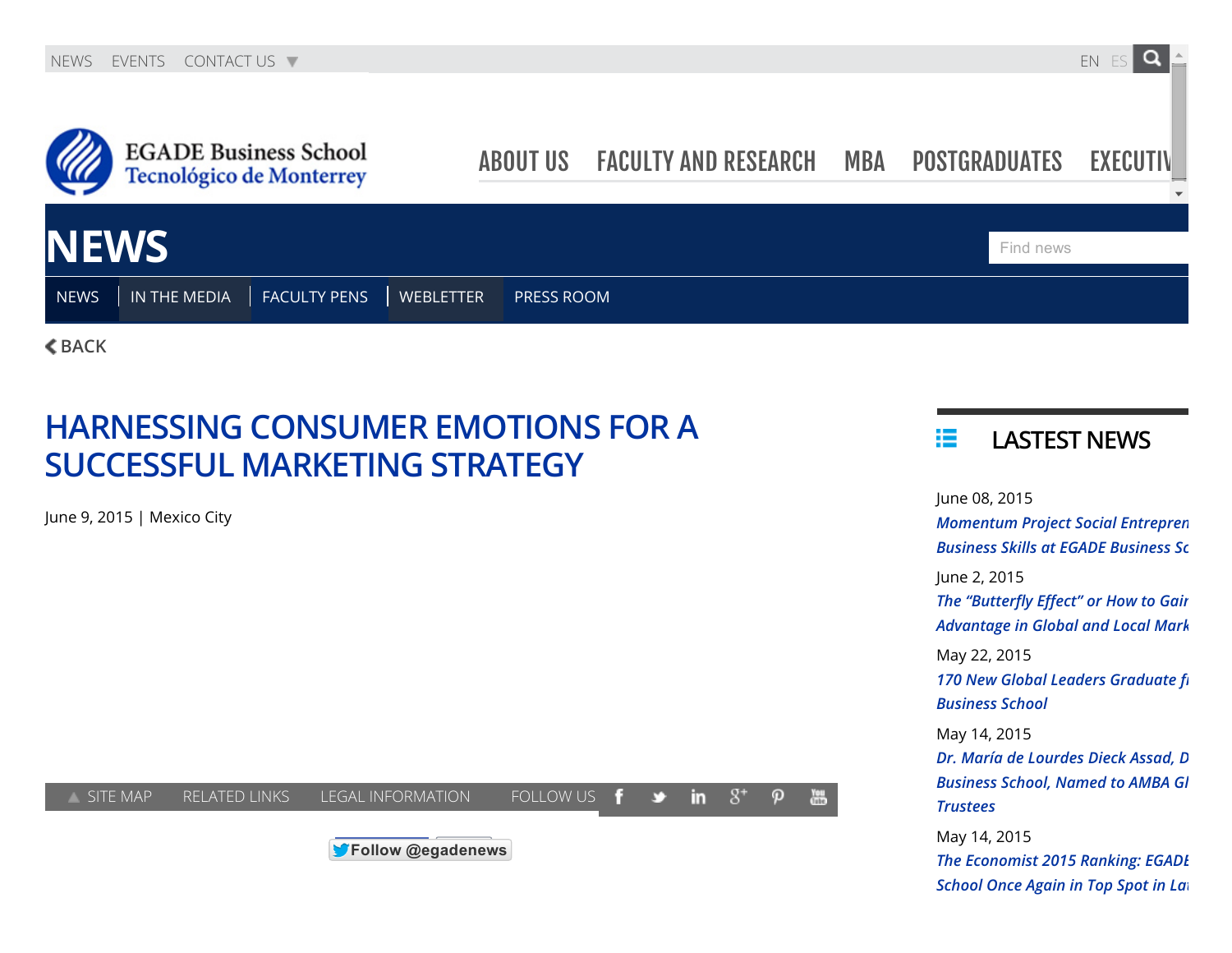

The book *[Understanding](http://www.igi-global.com/book/understanding-consumer-behavior-consumption-experience/118342) Consumer Behavior and Consumption Experience*, co-authored by Dr. Rajagopal, marketing research professor at EGADE Business School and Dr. Raquel Castaño, research professor and director of EGADE Business School Monterrey, and, proposes aligning business marketing strategies and the consumer experience, with special emphasis on emotional and non-conscious aspects.

From the consumer's initial perception to his or her behavior in the virtual market, and covering the consumer experience, the relationship with products and brands, ethnic identity and cross-cultural variations, and consumer happiness and well-being, the authors offer a practical guide for decision making, based on the most relevant contemporary research.

A consumer-oriented approach is crucial to company survival in today's competitive environment. With family spending power at a standstill and an increasingly fragmented market (with a variety of products and services, ways to purchase, sales channels, and means of communication, etc.), businesses need to understand the consumer experience and align their marketing strategies accordingly. Virtual shopping and enhanced reality are just two phenomena that make up the intricate mosaic in which the consumer moves today; he is more informed, analytical, experimental and, above all, emotional in his purchasing.

## May 12, 2015

*EGADE Business School Again Tops 2 [AméricaEconomía](http://egade.mx/wps/wcm/connect/ebs/egade+business+school+nd/news+home/news/news250) Ranking with the Programs in Latin America*

May 11, 2015

*EGADE Business School Adds Special Energy Management*

May 08, 2015

*EGADE Business School Dean Says In Development of [Competencies](http://egade.mx/wps/wcm/connect/ebs/egade+business+school+nd/news+home/news/news251) are G Challenges to Growth in Latin Ameri* 

April 30, 2015

*EGADE Business School, with GNAM Business* **Schools, Launches New Digital Maga** *Knowledge and Thought [Leadership](http://egade.mx/wps/wcm/connect/ebs/egade+business+school+nd/news+home/news/news255) in Global Business*

April 28, 2015 *How Latin American companies are [sustainable](http://egade.mx/wps/wcm/connect/ebs/egade+business+school+nd/news+home/news/news254)*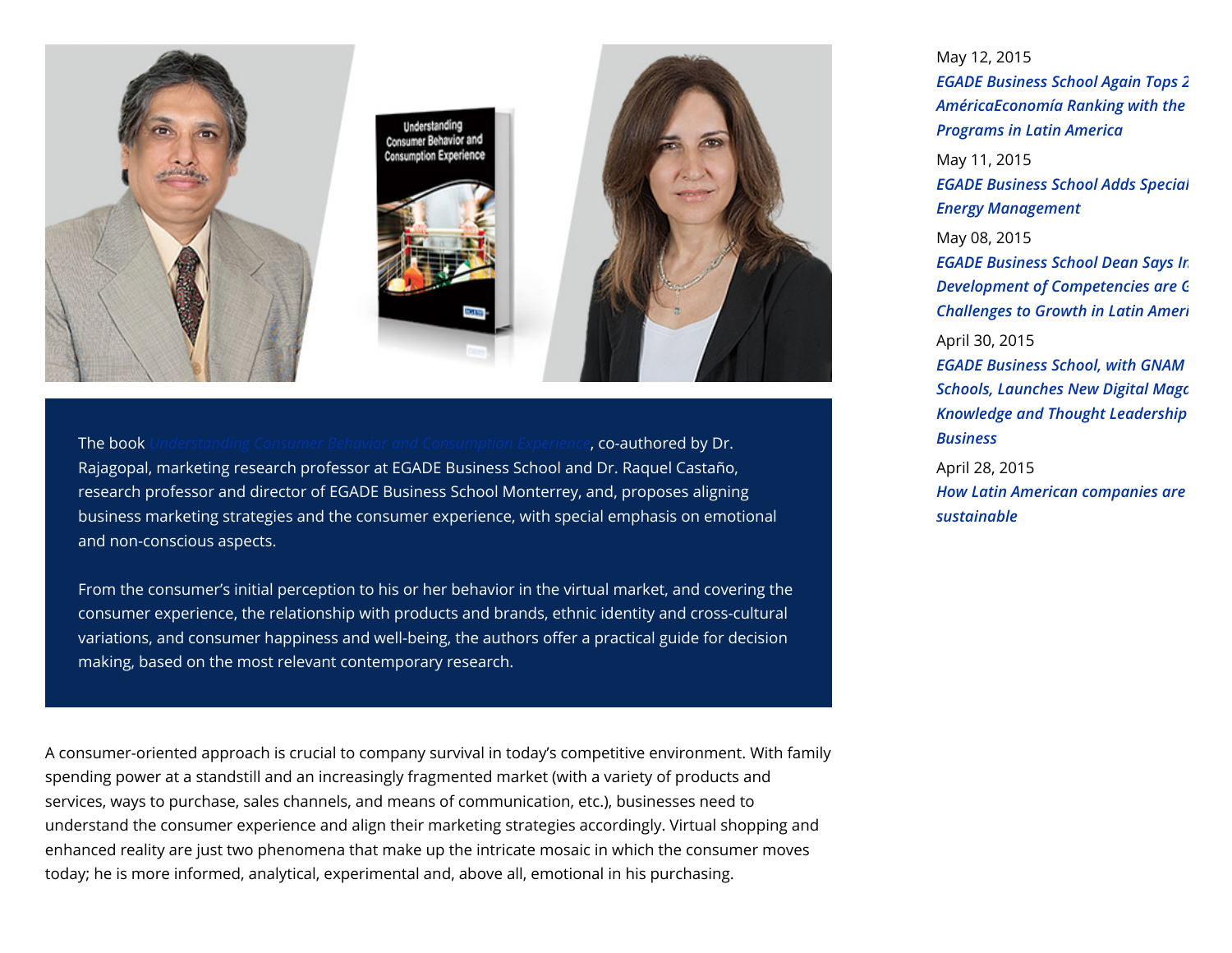With the goal of helping managers to understand how emotional and non-conscious processes influence consumer behavior and to build successful marketing strategies, Dr. Rajagopal and Dr. Raquel Castaño, marketing professors at EGADE Business School, wrote the book *[Understanding](http://www.igi-global.com/book/understanding-consumer-behavior-consumption-experience/118342) Consumer Behavior and Consumption Experience*, published in March 2015 by IGI Global.

From the consumer's initial perception to his behavior in the online market, the purchasing experience, the relationship with products and brands, ethnic identity and cross-cultural variations, and consumer happiness and well-being, the authors offer a practical guide for decision making, based on the most relevant findings of contemporary academic research. The eleven chapters in this book are a pivotal reference source for business managers and marketing executives, as well as for scholars and graduate students interested in the relationship between consumer culture and businesses.

## Understanding consumer emotions

The foreword by Dr. María de Lourdes Dieck Assad, Dean of EGADE Business School, states that in the age of virtual shopping and enhanced reality, consumer satisfaction continues to be driven by factors such as "trust, emotions, psychodynamics, and self-reference criteria that are often complex and characterized by high volatility."

This is why, even if businesses accept the significant role that positive and negative emotions have on consumer decisions, the authors demand a better understanding of the complexity of these emotions so as to design a marketing strategy that gets the desired response from consumers and increases satisfaction and loyalty. The authors delve into the different aspects of consumer behavior that affect emotions, such as persuasion, word-of-mouth, the non-conscious, well-being and happiness, vulnerability, multiculturalism, social networking sites, etc.

Business leaders meticulously analyze these factors to develop reactive marketing strategy and gain tactical advantage. In hard-hitting economic times, many businesses adopt a customer-centric approach to retain existing customers rather than investing in acquiring new ones, for example, by offering more value-formoney strategies. In this case, the authors emphasize the experience of multinationals in emerging countries, focused on cost-innovation capabilities and mass-market prices.

For consumer-oriented strategies to be successful, the authors recommend that companies should empower consumers, educate them about the attributes of the competition to enable the right decision making, offer an integrated experience on buying and consumption, and definitely improve their ability to purchase intelligently. In view of the in-depth analytical insights on consumer behavior and consumption experiences